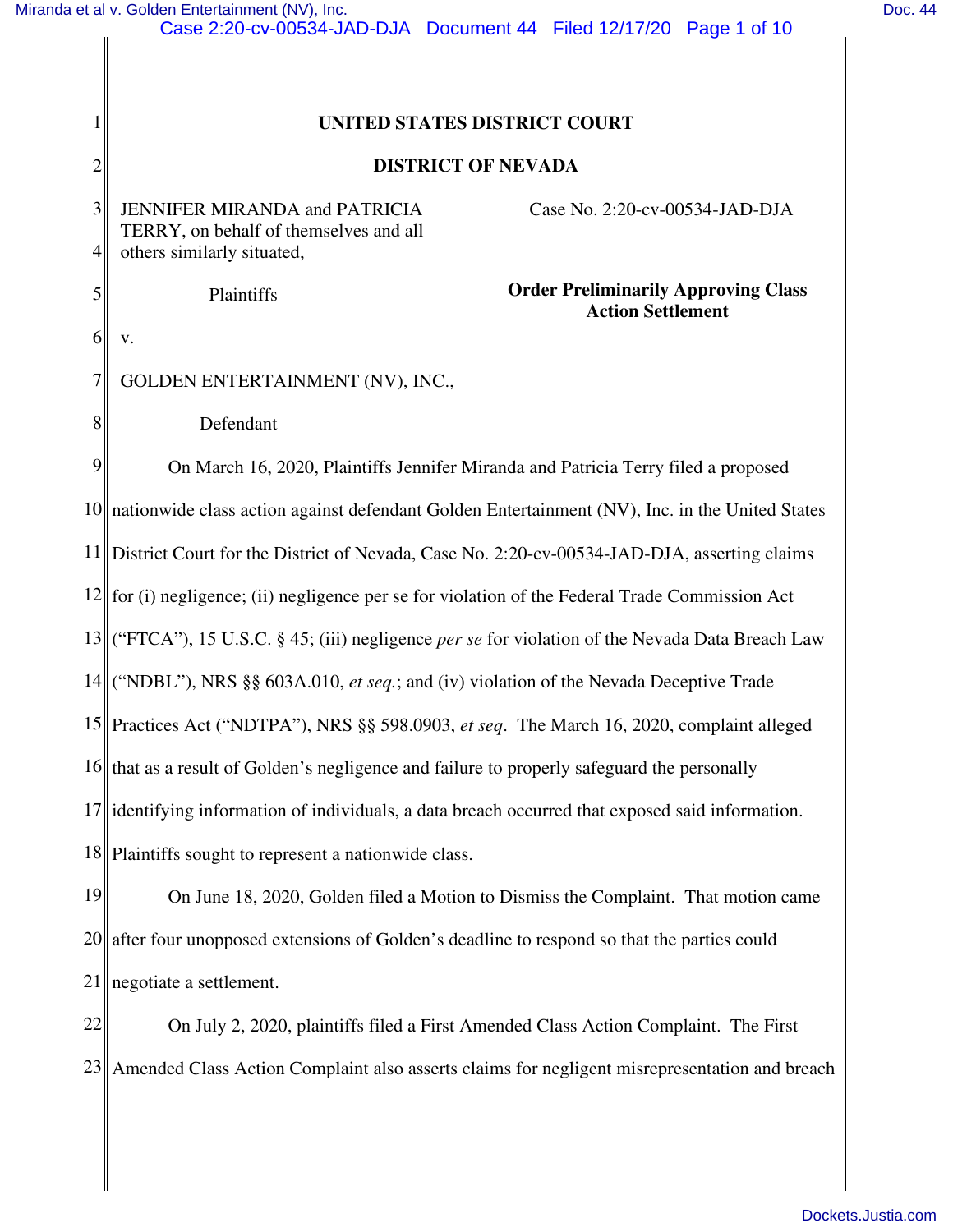1 of contract.

2 3 On August 13, 2020, after a fifth and final extension, the parties filed a Notice of Settlement.

4 5 On December 2, 2020, the court conducted a hearing on the Unopposed Motion for Preliminary Approval of Class Action Settlement.

6 7 8 respective counsel, conducted a thorough examination, investigation, and evaluation of the 9 10 The parties represent that before entering into the Class Action Settlement Agreement (the "Settlement Agreement") (attached hereto as Exhibit 1), they, by and through their relevant law, facts, and allegations to assess the merits of the claims and potential claims to determine potential liability, remedies, and all defenses thereto.

11 12 extensive arm's-length negotiations between them and their counsel over the course of over five  $13$  months. The parties also represent that the Settlement Agreement was reached as a result of

14 15 had an arm's-length exchange of sufficient information to permit them and their counsel to 16 evaluate the claims and potential defenses and to meaningfully conduct informed settlement 17 The parties further represent that before and during these settlement negotiations, they discussions.

18 19 20 The Court has carefully reviewed the Settlement Agreement, including the exhibits attached thereto and all records on file and proceedings to date in this matter, and good cause appearing based on the record,

21

# **IT IS HEREBY ORDERED as follows:**

22  $23$ 1. Defined Terms. For purposes of this Order, except as otherwise indicated herein, the court adopts and incorporates the definitions contained in the Settlement Agreement.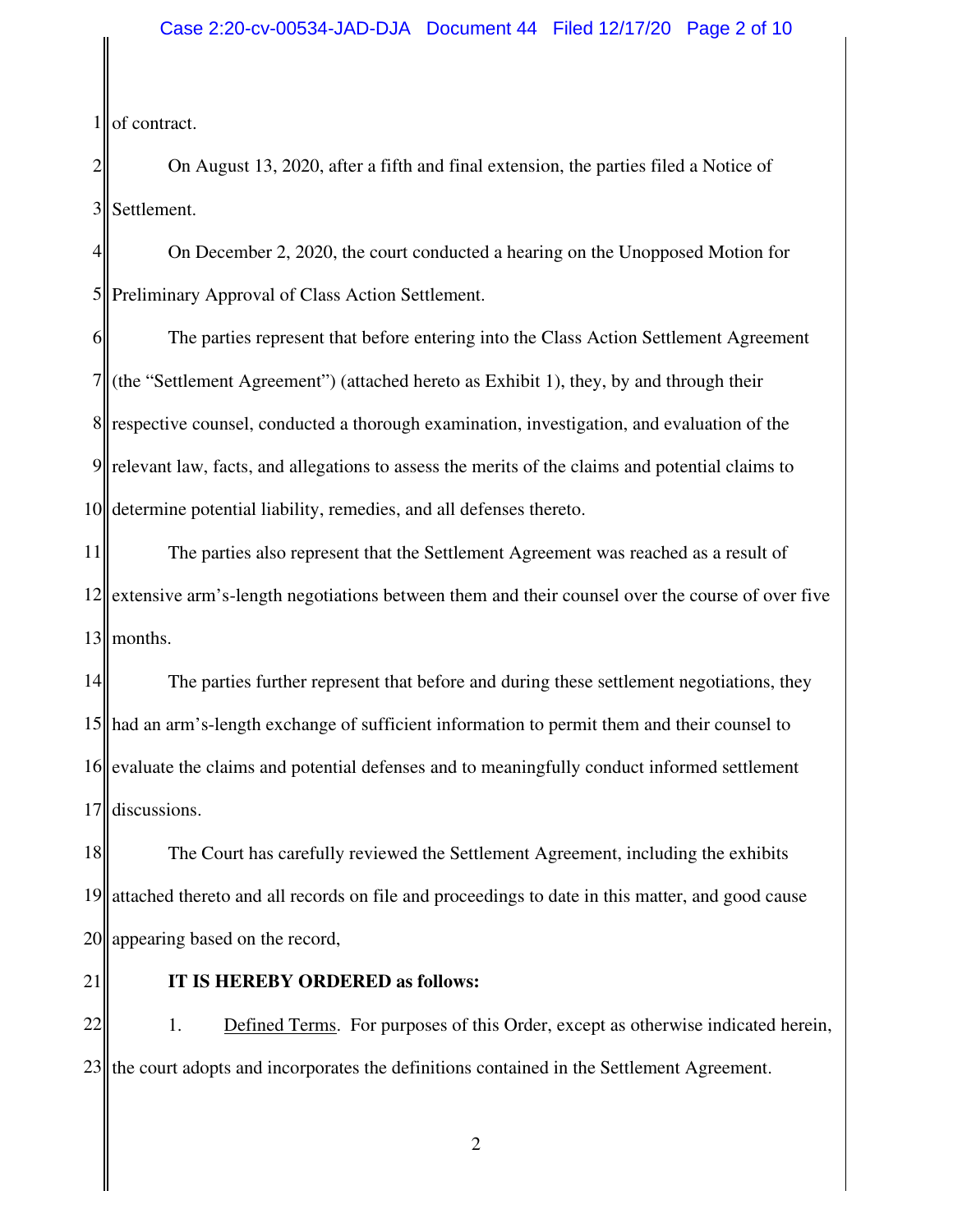1 2 3 2. Stay of the Action. All proceedings in the Litigation, other than proceedings necessary to carry out or enforce the terms and conditions of the Settlement Agreement and this Order, are hereby stayed.

4 5 6 7 8 9 10 11 12 13 14 15 16 17 18 3. Preliminary Class Certification for Settlement Purposes Only. The Court preliminarily finds under Federal Civil Procedure Rule 23(a) and (b)(3) and for settlement purposes only that: (a) the Settlement Class certified herein numbers at least in the tens of thousands of persons, and joinder of all such persons would be impracticable; (b) there are questions of law and fact that are common to the Settlement Class, and those questions of law and fact common to the Settlement Class predominate over any questions affecting any individual Settlement Class Member; (c) the claims of the plaintiffs are typical of the claims of the Settlement Class they seek to represent for purposes of settlement; (d) a class action on behalf of the Settlement Class is superior to other available means of adjudicating this dispute; and (e) as set forth below, plaintiffs and their counsel are adequate representatives of the Settlement Class. Golden retains all rights to assert that the Litigation may not be certified as a class action, other than for settlement purposes. The Court also concludes that, because the Litigation is being settled rather than litigated, the Court need not consider manageability issues that might be presented by the trial of a nationwide class action involving the issues in this Litigation. *See Amchem Prods.*, *Inc. v. Windsor*, 521 U.S. 591, 620 (1997).

19 20 21 22 23 4. Settlement Class Definition. The Settlement Class consists of all customers, vendors, and current and former employees of Golden to whom Golden mailed notice that between May 30, 2019, and October 6, 2019, Golden was the target of a cyberattack in which third parties sent phishing emails to Golden's employees in the hopes of gaining access to Golden's computer systems and might have resulted in unauthorized parties accessing personal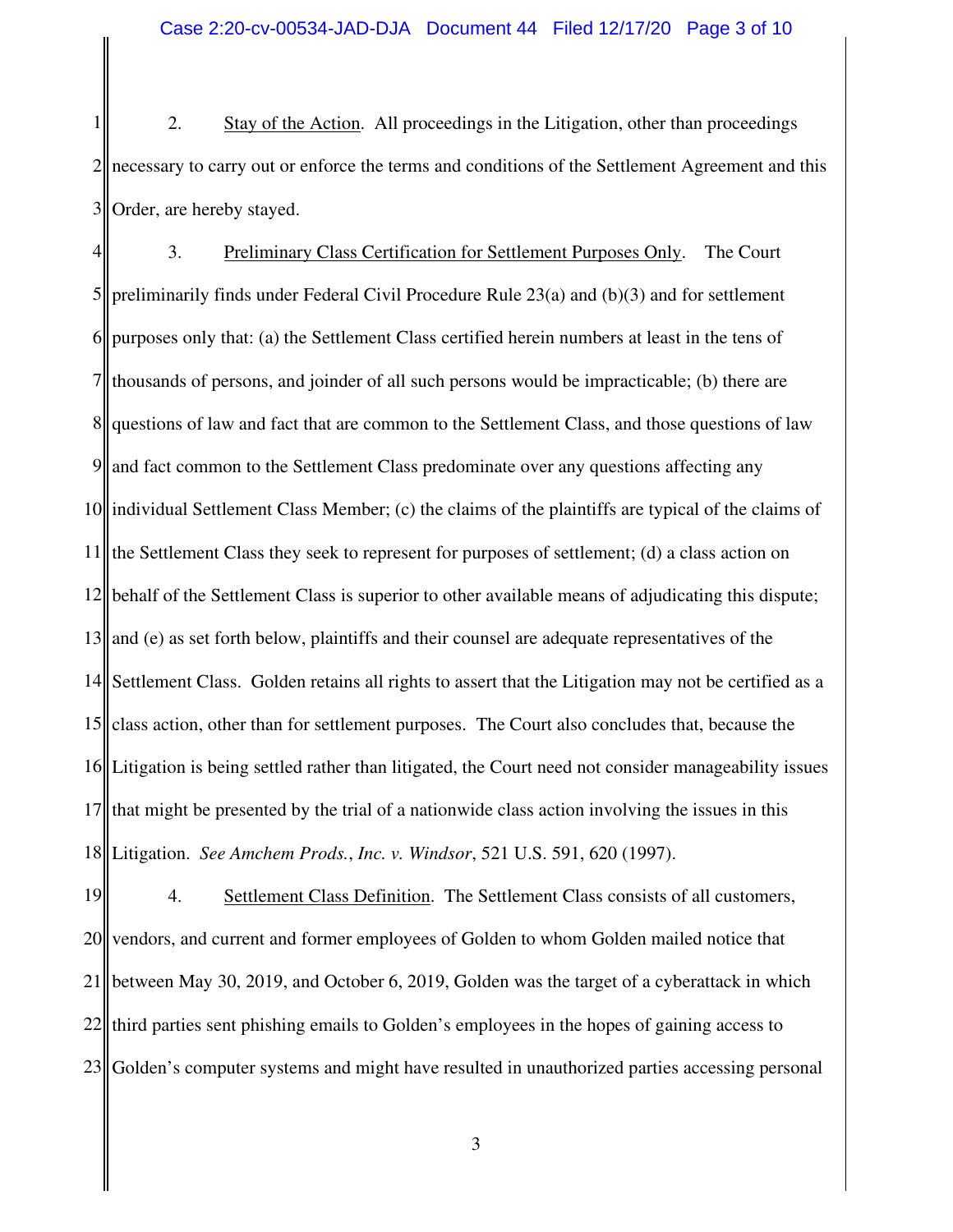1 2 3 4 5 6 information. The Settlement Class specifically excludes: (i) Golden and its respective officers and directors; (ii) all Settlement Class Members who timely opt-out of the settlement; (iii) the judge assigned to evaluate the fairness of this settlement; and (iv) any other person found by a court of competent jurisdiction to be guilty under criminal law of initiating, causing, aiding, or abetting the criminal activity occurrence of the Phishing Attack or who pleads *nolo contendere* to any such charge.

7 8 9 10 11 12 13 5. Class Representatives and Plaintiffs' Counsel. Plaintiffs Jennifer Miranda and Patricia Terry are designated as representatives of the conditionally certified Settlement Class. The Court preliminarily finds that these individuals are similarly situated to absent Settlement Class Members and therefore typical of the Settlement Class, and that they will be adequate class representatives. Further, Bursor & Fisher, P.A, who the Court finds to be experienced and adequate counsel for purposes of these settlement approval proceedings, is hereby designated as class counsel ("Class Counsel").

14 15 16 17 18 6. Preliminary Settlement Approval. Upon preliminary review, the Court finds that the Settlement Agreement, and the settlement it incorporates, appears fair, reasonable, and adequate. *See generally* Fed. R. Civ. P. 23; MANUAL FOR COMPLEX LITIGATION § 21.632 (4th ed. 2004). Accordingly, the Settlement Agreement is preliminarily approved and is sufficient to warrant sending notice to the Settlement Class.

19 20 21 7. Jurisdiction. The Court has subject matter jurisdiction over the Litigation under 28 U.S.C. §§ 1332 and 1367, and personal jurisdiction over the parties before it. Additionally, venue is proper in this district under 28 U.S.C. § 1391.

22 23 8. Fairness Hearing. A hearing will be held before this court on May 14, 2021, at 10:00 a.m. to determine, among other things, (a) whether the Litigation should be finally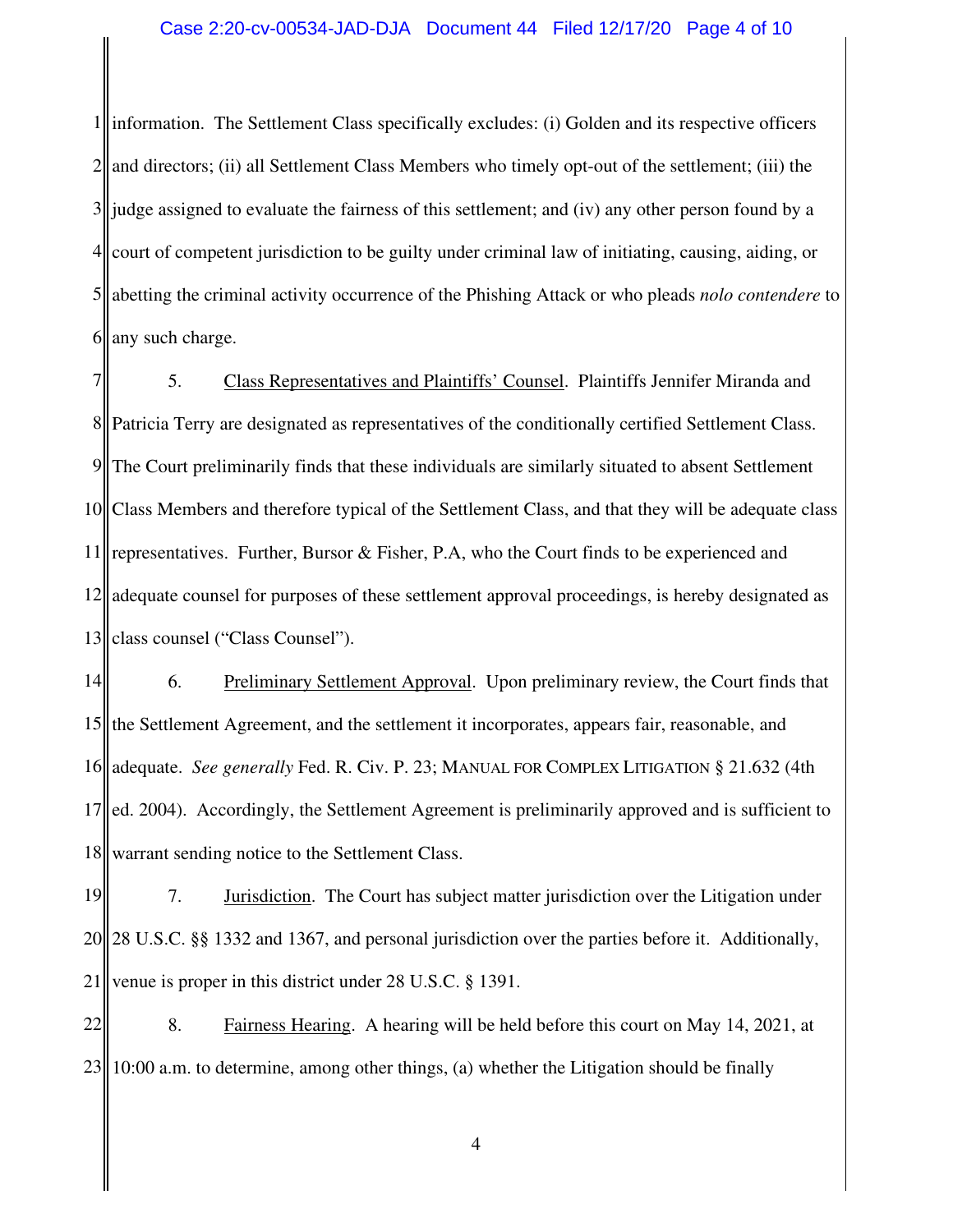1 2 3 4 5 6 7 8 9 10 11 12 13 14 15 16 17 18 19 20 21 22 certified as a class action for settlement purposes under Rule  $23(a)$  and  $(b)(3)$ ; (b) whether the settlement of the Litigation under the terms and conditions of the Settlement Agreement should be finally approved as fair, reasonable, and adequate under Rule  $23(e)$ ; (c) whether the Litigation should be dismissed with prejudice under the terms of the Settlement Agreement; (d) whether Settlement Class Members who do not timely opt-out of the settlement should be bound by the Release set forth in the Settlement Agreement; and (e) whether to grant Class Counsel's application for an award of attorneys' fees and expenses and incentive awards for plaintiffs (the "Fee Application"). Papers in support of final approval of the Settlement Agreement and the Fee Application must be filed with the Court according to the schedule set forth in Paragraph 14 below. Objections to the Settlement Agreement or the Fee Application must be sent via U.S. Mail to Class Counsel and Golden's counsel (at the addresses set forth below) postmarked no later than the Objection Deadline as set forth in Paragraph 14 below, and papers in response to such objections must be filed no later than ninety (90) days from the Notice Date as set forth in Paragraph 10(a) below. Objections may also be filed with the Court through its electronic case filing ("ECF") system, with service on Class Counsel and Golden's counsel made through the ECF system. The Fairness Hearing may be held in person at the United States District Court for the District of Nevada Lloyd D. George Federal Courthouse, 333 Las Vegas Boulevard, Las Vegas, Nevada 89101; via zoom; or telephonically, at the court's discretion. The Fairness Hearing may be postponed, adjourned, or continued by order of the court without further notice to the Settlement Class. After the Fairness Hearing, the court may enter a Final Order and Final Judgment in accordance with the Settlement Agreement that will fully and finally adjudicate the rights of the Settlement Class Members with respect to the proposed Released Claims.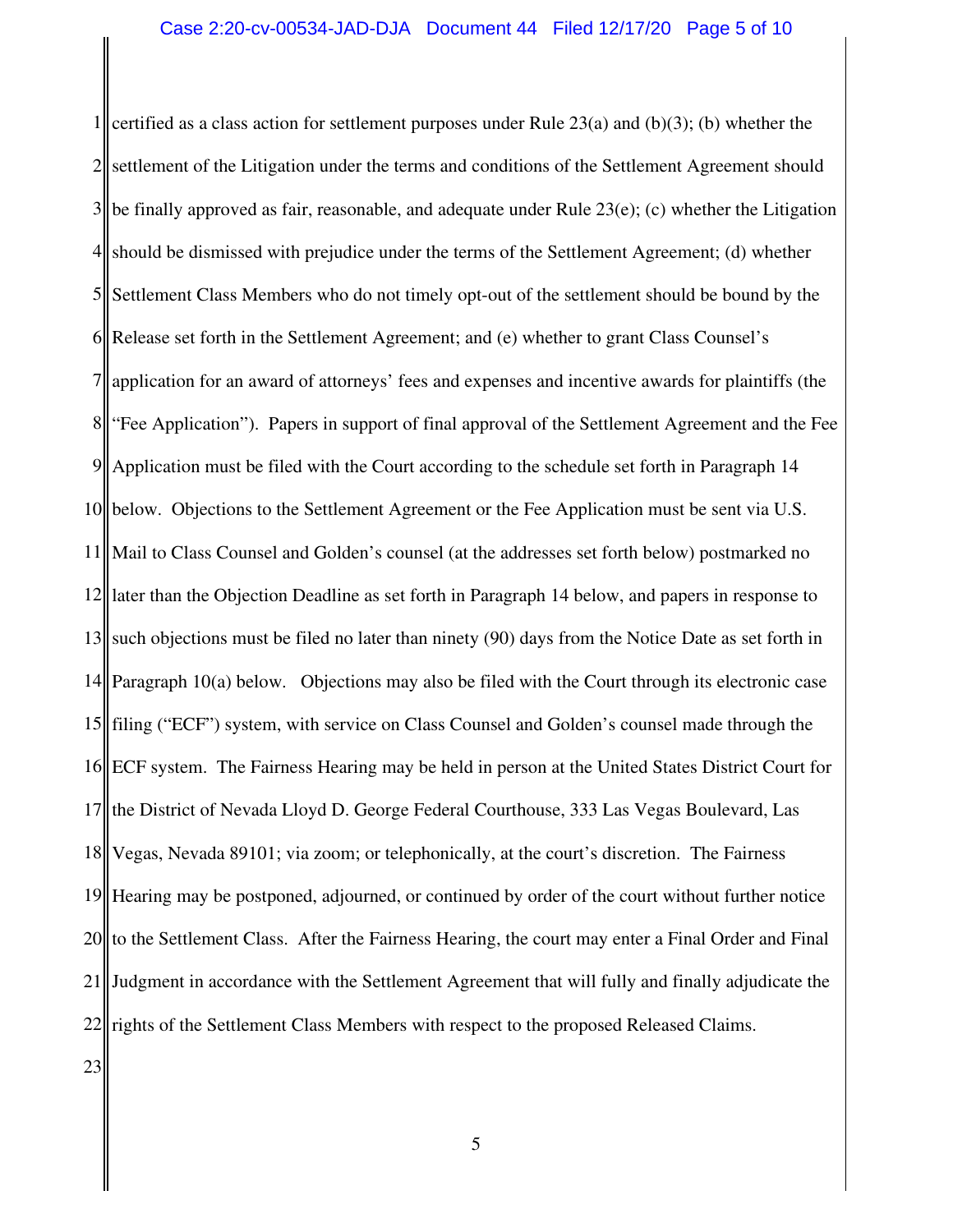1 2 3 4 9. Administration. In consultation with and with the approval of Golden and Class Counsel, Heffler Claims is hereby authorized to establish the means necessary to administer the proposed settlement and implement the claims process, in accordance with the terms of the Settlement Agreement ("Claims Administrator" and "Settlement Administrator").

5 6 7  $8<sub>II</sub>$ 9 10 10. Class Notice. The form and content of the proposed Long Notice, Short Notice, and Claim Form, attached as Exhibits 2, 3, and 4, respectively, to this Order, and the notice methodology described in the Settlement Agreement, filed in support of preliminary approval of the settlement, are hereby approved. In accordance with the Settlement Agreement, the Court appoints Heffler Claims Group as the Claims Administrator to help implement the terms of the Settlement Agreement.

11 12 13 14 15 16 (a) Notice Date. Within 30 days from the issuance of this Order, the Claims Administrator must commence notice to the Settlement Class in accordance with the terms of the Settlement Agreement and the deadlines set forth in Paragraph 14 below, in accordance with the notice program set forth in the Declaration of the Claims Administrator filed in support of preliminary approval of the settlement. The Parties must coordinate with the Claims Administrator to provide notice to the Settlement Class under the terms set forth therein.

17 18 19 (b) Findings Concerning Notice. The Court finds that the settlement is fair and reasonable such that the Long Notice and Short Notice should be provided under the Settlement Agreement and this Order.

20 21  $22$ 23 (c) The Court finds that the form, content, and method of disseminating notice to the Settlement Class as described in Paragraphs 10 and 14 of this Order: (i) comply with Rule  $23(c)(2)$  and (e) as they are the best practicable means of notice under the circumstances, and are reasonably calculated, under all the circumstances, to apprise the members of the Settlement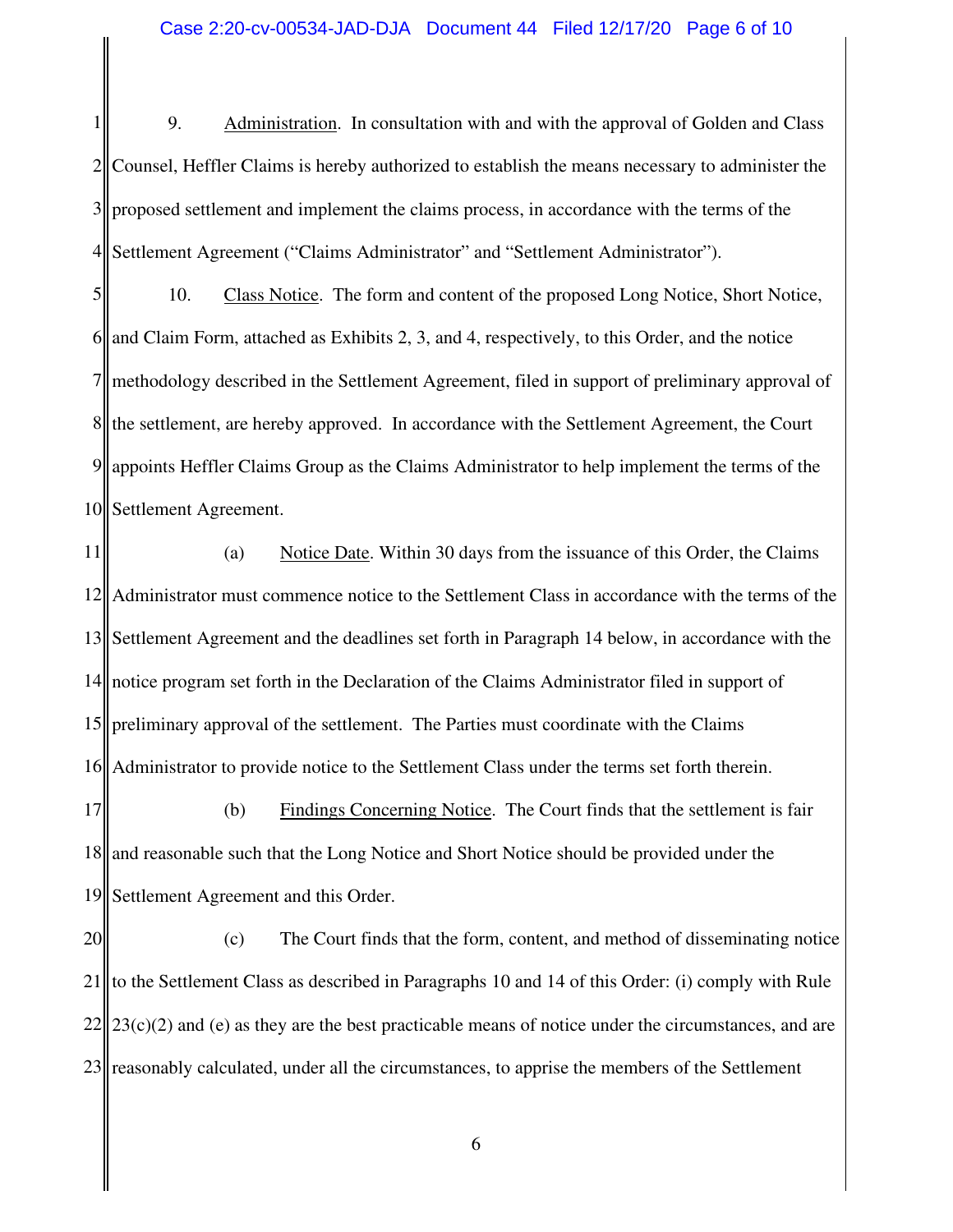#### Case 2:20-cv-00534-JAD-DJA Document 44 Filed 12/17/20 Page 7 of 10

1 2 3 4 5 6 7 8 Class of the pendency of the Litigation, the terms of the proposed settlement, and their rights under it including, but not limited to, their right to object to or opt-out of the settlement; (ii) constitute due, adequate, and sufficient notice to all Settlement Class Members and other persons entitled to receive notice; and (iii) meet all applicable requirements of law including, but not limited to, 28 U.S.C. § 1715, Rule 23(c) and (e), and the Due Process Clause of the United States Constitution. The Court further finds that all of the notices are written in simple terminology, are readily understandable by Settlement Class Members, and comply with the Federal Judicial Center's illustrative class action notices.

9 10 11 12 13 14 15 16 17 18 19 20 21 11. Opting Out of the Settlement. Settlement Class Members who wish to opt-out of the settlement must send to the Claims Administrator by U.S. Mail a personally signed letter, including their (a) full name; (b) current address; (c) a clear statement communicating that they elect to opt-out of the settlement, do not wish to be a Settlement Class Member, and elect to be excluded from any judgment entered as a result of this settlement; (d) their signature or the signature of the person authorized by law to sign on their behalf; and (e) the case name and case number of the Litigation. A Class Member can opt-out of the settlement on his or her behalf only and cannot opt-out on behalf another individual or group. "Mass" or "class" opt-outs are not permitted. Any such request to opt-out must be postmarked and sent to the Settlement Administrator within 60 days from the Notice Date. (the "Opt-Out Date"). The Settlement Administrator must forward copies of any written requests opt-out to Class Counsel and Golden's counsel. The Settlement Administrator must deliver a list reflecting all timely requests opt-out to the parties no later than seven calendar days before the Fairness Hearing.

22 23 12. Objections and Appearances. Any Settlement Class Member who intends to object to the fairness, reasonableness, and/or adequacy of the settlement must provide a copy of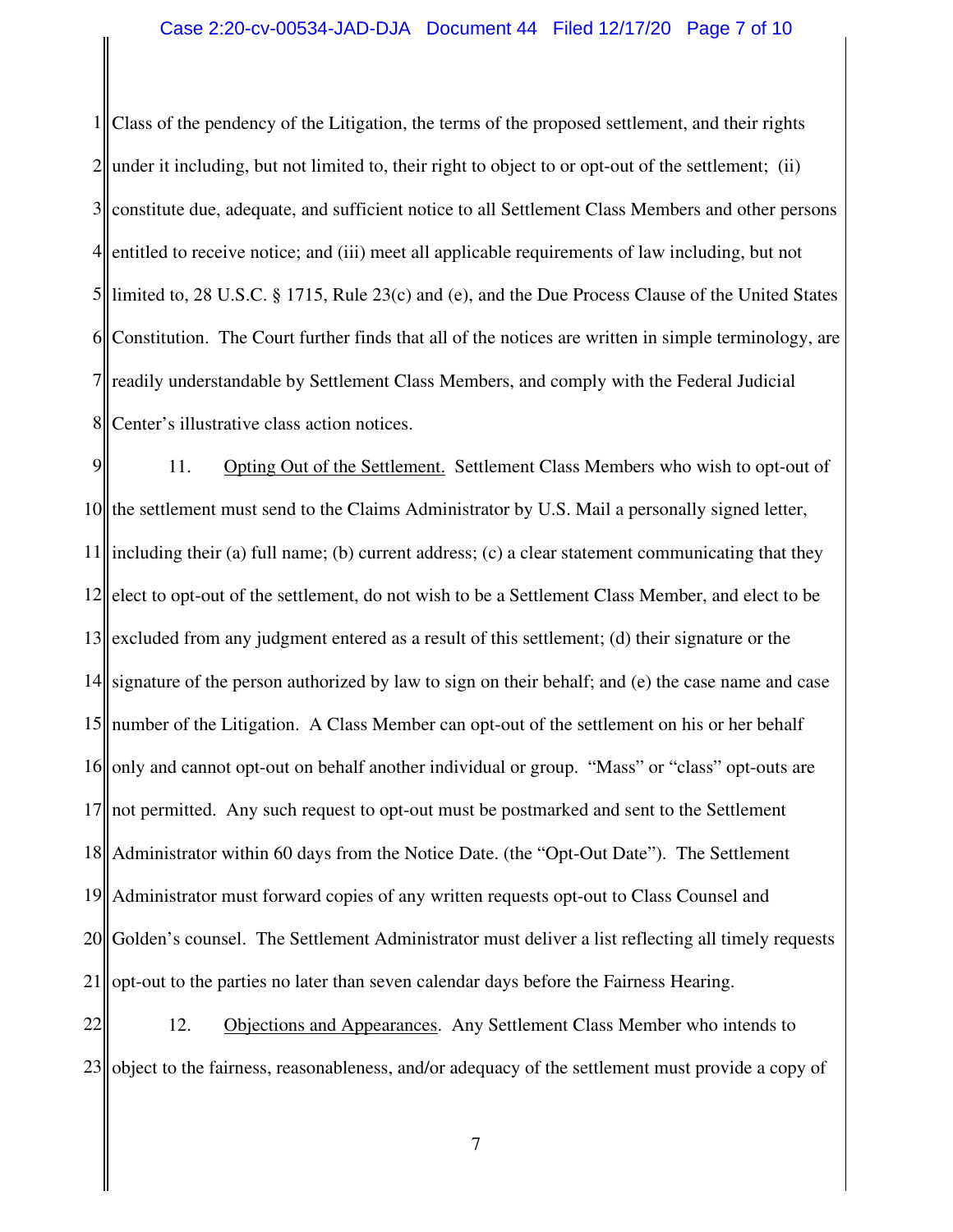1 2  $3$  their counsel may also file objections with the Court through the Court's ECF system, with 4 5 6 7 8||Phishing Attack, or a statement by the objector explaining why he or she believes he or she is a 9 10 by any legal support for the objection the objector believes applicable; (d) the identity of any and 11 12 objector and/or his or her counsel will appear at the Final Fairness Hearing; and (f) the objector's 13 signature or the signature of the objector's duly authorized attorney or other duly authorized 14 representative (if any) representing the objector in connection with the objection. Objections 15 must be mailed to Class Counsel and Golden's counsel as follows: the written objection by U.S. mail to Class Counsel and Golden's counsel (at the addresses set forth below) postmarked no later than the Objection Deadline. Settlement Class Members or service on Class Counsel and Golden's counsel made through the ECF system. Class Members who object must set forth: (a) the objector's full name and address; (b) information identifying the objector as a Settlement Class Member, including proof that the objector is a member of the Settlement Class (*e.g.*, copy of the objector's settlement notice, copy of original notice of the Settlement Class Member); (c) a written statement of all grounds for the objection, accompanied all counsel representing the objector in connection with the objection; (e) a statement whether the

16

*Upon Class Counsel at:*

17 Yitzchak Kopel and Max S. Roberts **BURSOR & FISHER, P.A.**

18 888 Seventh Avenue, Third Floor 19 New York, New York 10019 ykopel@bursor.com

mroberts@bursor.com

20

*Upon Golden's counsel at:* 

21 22 23 Casie D. Collignon and Matthew D. Pearson **BAKER & HOSTETLER LLP** 1801 California Street, Suite 4400 Denver, Colorado 80202 ccollignon@bakerlaw.com

mpearson@bakerlaw.com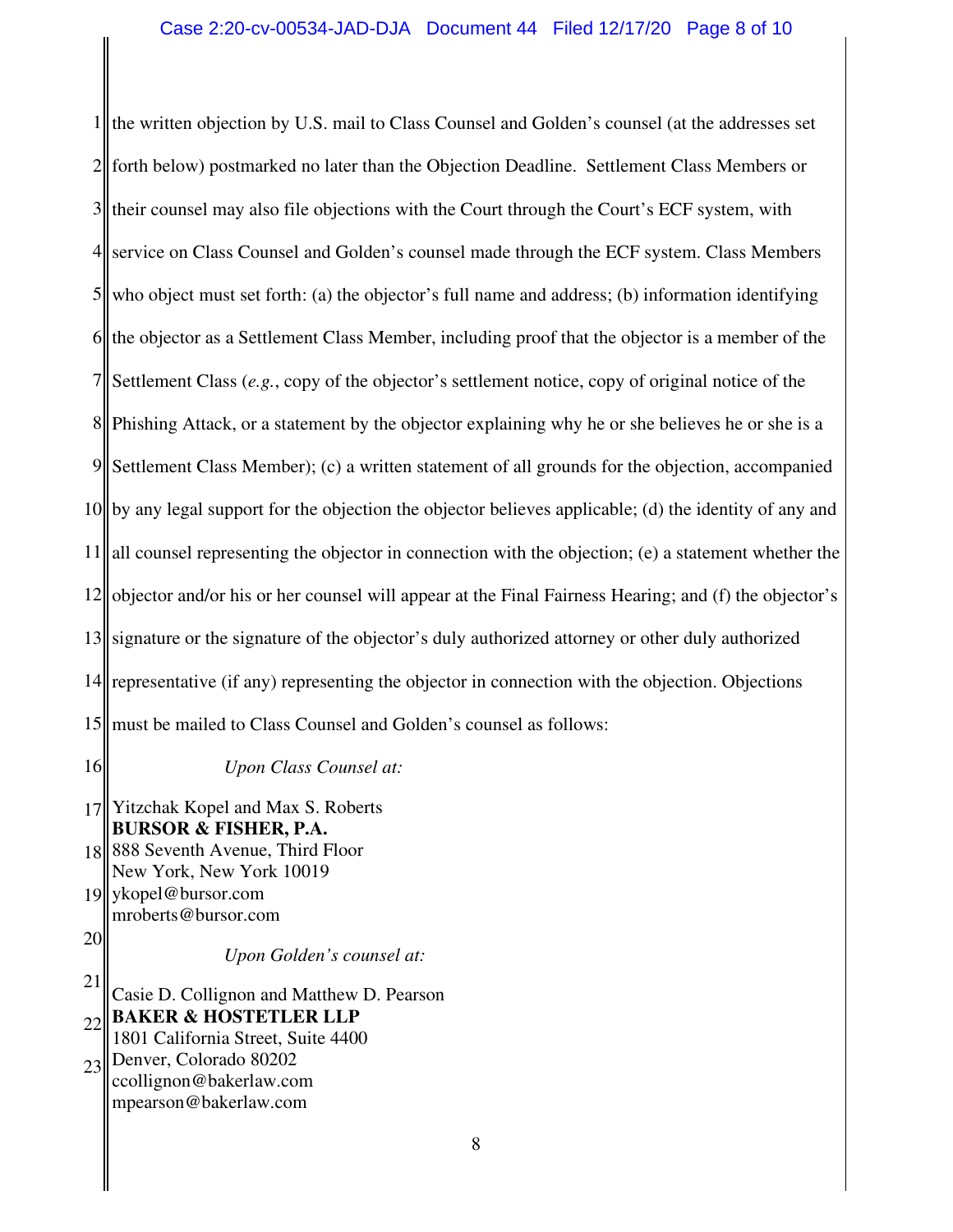### Case 2:20-cv-00534-JAD-DJA Document 44 Filed 12/17/20 Page 9 of 10

1 2 3 4 5 6 7 Settlement Class Members or their attorneys who intend to make an appearance at the Fairness Hearing must deliver a notice of intention to appear to Class Counsel and Golden's counsel, and file said notice with the Court, no later than the date scheduled in paragraph 14 below, or as the Court may otherwise direct. Failure to comply with this procedure may result in waiver of rights to appear. The Settlement Administrator, Golden's counsel, and Class Counsel must promptly furnish each other copies of any and all objections that might come into their possession.

8

23

## 13. Applicable Deadlines.

9 10 11 (a) The Long Notice must be published on the Settlement Website, and the Short Notice must be sent via mail to Settlement Class Members for whom Golden has contact information within 30 days from the issuance of this Order (the "Notice Date").

12 13 (b) The Settlement Website and Toll-Free Telephone Number must be established and become operational within 30 days from the issuance of this Order.

14 15 hereto as Exhibit 4, must be postmarked and mailed to the Settlement Administrator or uploaded 16 (c) All completed Claim Forms, a true and correct copy of which is attached to the Settlement Website within 90 days from Notice Date ("the Claims Deadline").

17 18 19 20 (d) All written objections to the Settlement Agreement must be postmarked and mailed to Class Counsel and Golden's counsel within 60 days from the Notice Date ("the Objection Deadline") and all written notices of an objector's intention to appear at the Fairness Hearing must be filed with the Court by the Objection Deadline.

21 22 (e) All requests for opt-out of the settlement must be postmarked and sent to the Settlement Administrator within 60 days from the Notice Date ("the Opt-Out Date").

(f) A Final Fairness Hearing is scheduled for May 14, 2021, at 10:00 a.m.